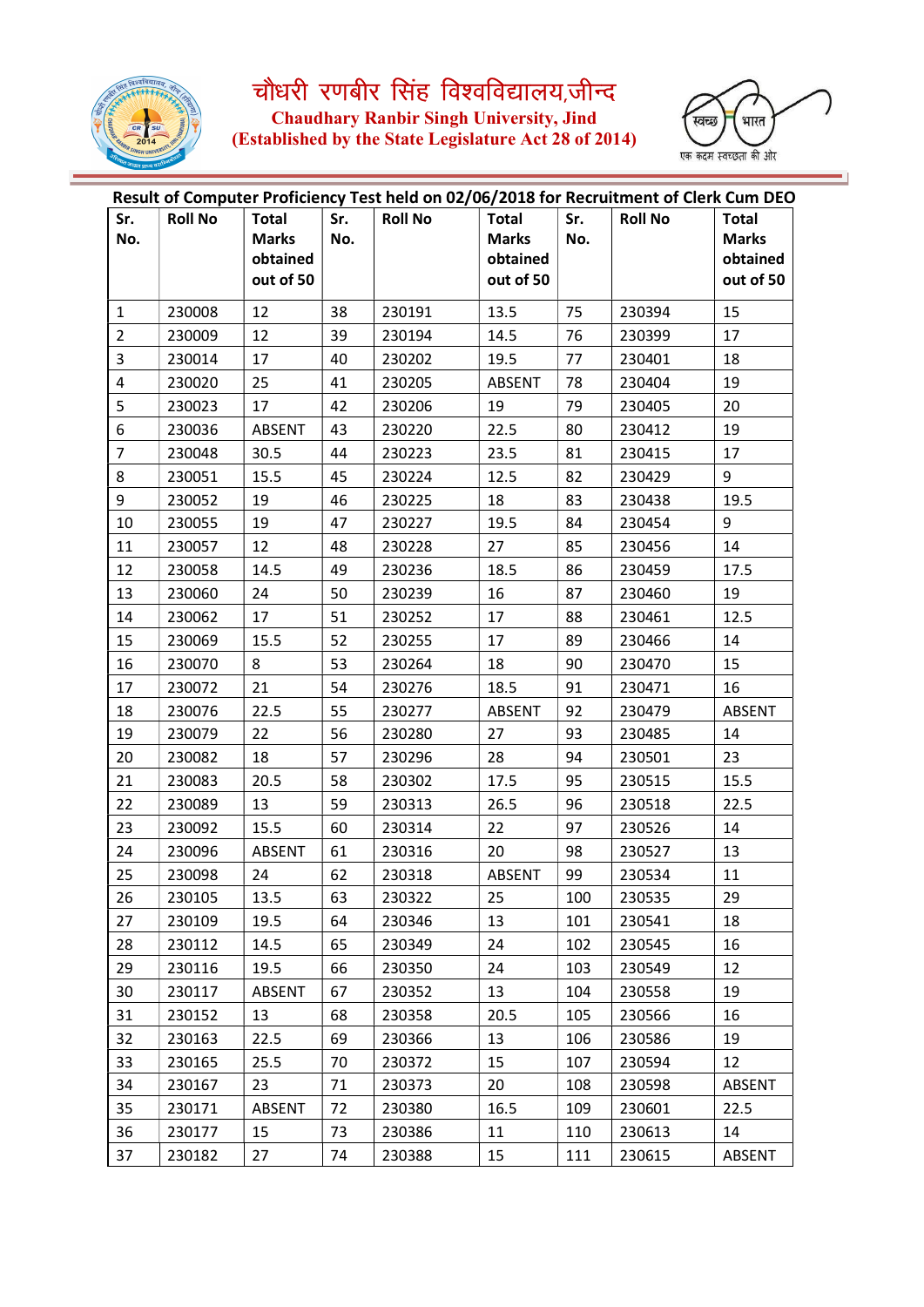

चौधरी रणबीर सिंह विश्वविद्यालय,जीन्द<br>Chaudhary Ranbir Singh University, Jind<br>(Established by the State Legislature Act 28 of 2014)



| Result of Computer Proficiency Test held on 02/06/2018 for Recruitment of Clerk Cum DEO |                |                       |     |                |                       |     |                |                       |  |  |
|-----------------------------------------------------------------------------------------|----------------|-----------------------|-----|----------------|-----------------------|-----|----------------|-----------------------|--|--|
| Sr.                                                                                     | <b>Roll No</b> | <b>Total</b>          | Sr. | <b>Roll No</b> | <b>Total</b>          | Sr. | <b>Roll No</b> | <b>Total</b>          |  |  |
| No.                                                                                     |                | <b>Marks</b>          | No. |                | <b>Marks</b>          | No. |                | <b>Marks</b>          |  |  |
|                                                                                         |                | obtained<br>out of 50 |     |                | obtained<br>out of 50 |     |                | obtained<br>out of 50 |  |  |
| 112                                                                                     | 230620         | 15                    | 150 | 230901         | 8                     | 188 | 231134         | 25                    |  |  |
| 113                                                                                     | 230623         | 21                    | 151 | 230906         | 17                    | 189 | 231135         | 18                    |  |  |
| 114                                                                                     | 230625         | 10                    | 152 | 230907         | 18                    | 190 | 231138         | 11                    |  |  |
| 115                                                                                     | 230636         | 16                    | 153 | 230912         | 18                    | 191 | 231140         | 16                    |  |  |
| 116                                                                                     | 230658         | 16                    | 154 | 230913         | 18                    | 192 | 231153         | 18                    |  |  |
| 117                                                                                     | 230660         | 15                    | 155 | 230928         | 16                    | 193 | 231154         | 13                    |  |  |
| 118                                                                                     | 230670         | 14                    | 156 | 230942         | 20                    | 194 | 231161         | 19                    |  |  |
| 119                                                                                     | 230711         | 19                    | 157 | 230945         | 19                    | 195 | 231228         | ABSENT                |  |  |
| 120                                                                                     | 230712         | ABSENT                | 158 | 230967         | 18                    | 196 | 231230         | ABSENT                |  |  |
| 121                                                                                     | 230728         | ABSENT                | 159 | 230978         | 13                    | 197 | 231236         | 17                    |  |  |
| 122                                                                                     | 230732         | 16                    | 160 | 230983         | 20                    | 198 | 231237         | 11                    |  |  |
| 123                                                                                     | 230733         | 9                     | 161 | 230986         | 17                    | 199 | 231246         | 15                    |  |  |
| 124                                                                                     | 230763         | 10                    | 162 | 230990         | 23                    | 200 | 231256         | 17                    |  |  |
|                                                                                         |                |                       |     |                |                       |     |                | 14                    |  |  |
| 125                                                                                     | 230770         | 11                    | 163 | 230993         | 16                    | 201 | 231258         |                       |  |  |
| 126                                                                                     | 230783         | 12                    | 164 | 230999         | 25                    | 202 | 231264         | 16                    |  |  |
| 127                                                                                     | 230789         | 17                    | 165 | 231002         | 11                    | 203 | 231266         | 15                    |  |  |
| 128                                                                                     | 230797         | 16                    | 166 | 231025         | 18                    | 204 | 231271         | ABSENT                |  |  |
| 129                                                                                     | 230799         | 18                    | 167 | 231036         | 11                    | 205 | 231282         | 18                    |  |  |
| 130                                                                                     | 230807         | 17                    | 168 | 231037         | 13                    | 206 | 231285         | 14                    |  |  |
| 131                                                                                     | 230814         | 17                    | 169 | 231039         | 15                    | 207 | 231288         | ABSENT                |  |  |
| 132                                                                                     | 230815         | 15                    | 170 | 231045         | 15                    | 208 | 231290         | 13                    |  |  |
| 133                                                                                     | 230818         | 14                    | 171 | 231050         | 13                    | 209 | 231296         | 14                    |  |  |
| 134                                                                                     | 230819         | 8                     | 172 | 231052         | 10                    | 210 | 231297         | 14                    |  |  |
| 135                                                                                     | 230828         | 13                    | 173 | 231054         | 17                    | 211 | 231302         | 12                    |  |  |
| 136                                                                                     | 230831         | 12                    | 174 | 231057         | 17                    | 212 | 231305         | 19                    |  |  |
| 137                                                                                     | 230836         | ABSENT                | 175 | 231060         | 17                    | 213 | 231325         | 16                    |  |  |
| 138                                                                                     | 230838         | 12                    | 176 | 231062         | $\overline{7}$        | 214 | 231326         | 13                    |  |  |
| 139                                                                                     | 230840         | 10                    | 177 | 231073         | 11                    | 215 | 231334         | 13                    |  |  |
| 140                                                                                     | 230848         | 18                    | 178 | 231080         | 15                    | 216 | 231339         | 11                    |  |  |
| 141                                                                                     | 230854         | 22                    | 179 | 231081         | 11                    | 217 | 231346         | 12                    |  |  |
| 142                                                                                     | 230855         | 17                    | 180 | 231085         | 14                    | 218 | 231350         | ABSENT                |  |  |
| 143                                                                                     | 230856         | 17                    | 181 | 231089         | 16                    | 219 | 231352         | 21                    |  |  |
| 144                                                                                     | 230865         | 15                    | 182 | 231096         | 18                    | 220 | 231356         | 11                    |  |  |
| 145                                                                                     | 230877         | 20                    | 183 | 231099         | 17                    | 221 | 231357         | 14                    |  |  |
| 146                                                                                     | 230879         | 10                    | 184 | 231102         | 16                    | 222 | 231358         | 11                    |  |  |
| 147                                                                                     | 230888         | 17                    | 185 | 231126         | 12                    | 223 | 231362         | 16                    |  |  |
| 148                                                                                     | 230898         | 18                    | 186 | 231127         | ABSENT                | 224 | 231364         | 7                     |  |  |
| 149                                                                                     | 230899         | 17                    | 187 | 231128         | 24                    | 225 | 231370         | 9                     |  |  |